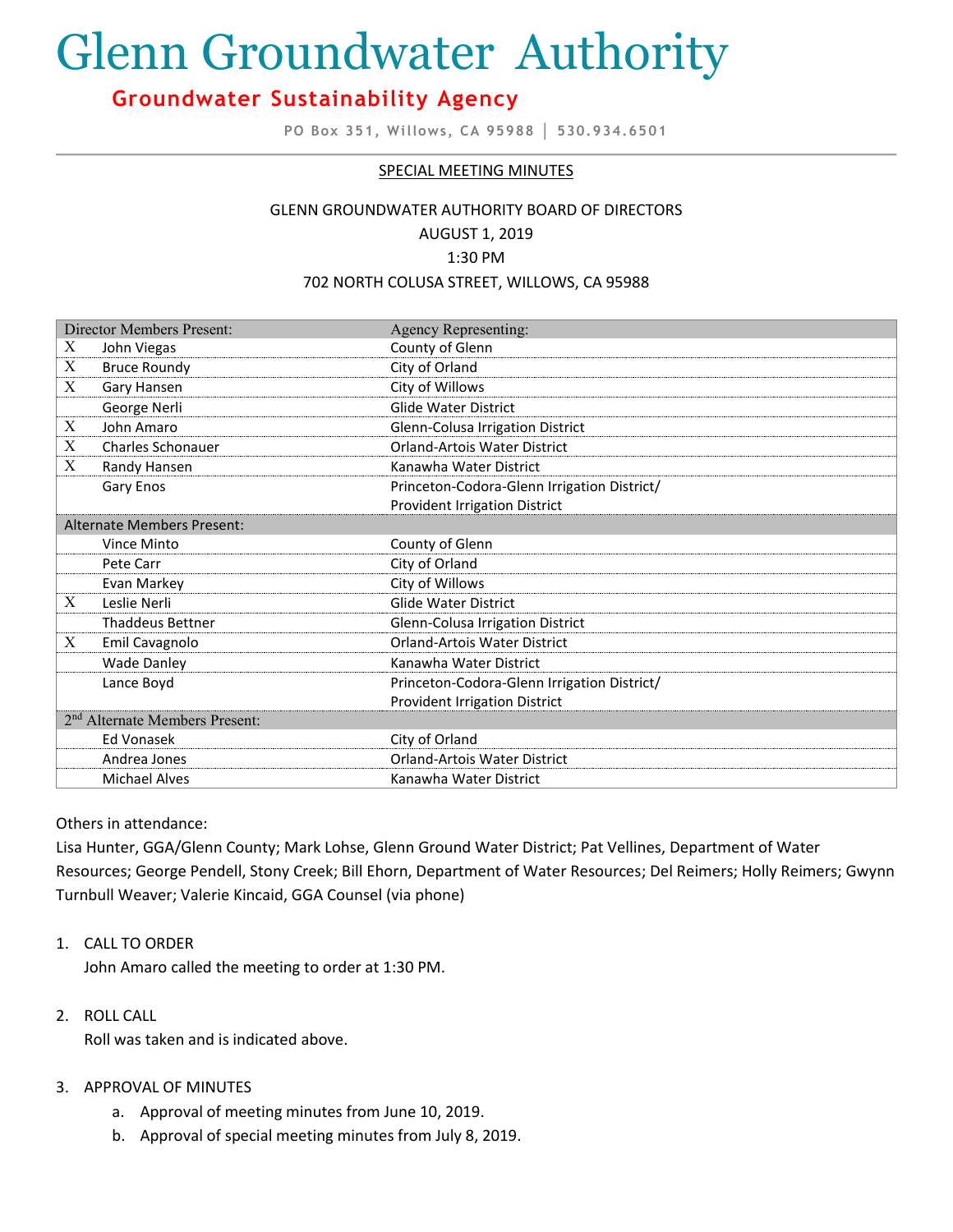The meeting minutes for June 10, 2019 were approved as submitted.

Motion: John Viegas, Second: Gary Hansen Vote: Unanimous

Lisa Hunter mentioned the sign-in sheet attachment is included in the handouts and will be attached to the minutes. The special meeting minutes for July 8, 2019 were approved as submitted.

Motion: Gary Hansen, Second: Bruce Roundy Vote: Unanimous

#### 4. PERIOD OF PUBLIC COMMENT

Holly Reimers read from a document published by the League of California Cities relating to Proposition 218 and Proposition 26 restating a fee or charge may not be imposed for a service unless the service is used by or immediately available to the property owner subject to the fee or charge. She feels that the landowners on the west side of the basin do not receive any benefit from the fee or charge passed through the Proposition 218 process and questions the legality of the vote.

#### 5. STAFF UPDATE

Lisa Hunter provided a handout and gave an update stating much of the current work is focused on fee implementation and coordination with the Department of Finance to put the fee on the tax roll. There is continued coordination with the Colusa Groundwater Authority (CGA) on Groundwater Sustainability Plan (GSP) development, invoicing and progress reports submitted to DWR, and other joint tasks. The Executive Committee will likely be discussing expectations of funding and payment obligations relating to the 10% retention on that grant. Bi-weekly meetings regarding HCM/Water Budget Project are continuing and the Colusa Subbasin Request for Proposals for GSP development has been issued. A monitoring well is being drilled in Arbuckle using Technical Support Services for additional monitoring. Staff is working on an extension for facilitation support services funded by DWR utilizing the Consensus and Collaboration Program (CCP) for the Colusa Subbasin. CCP is drafting a Stakeholder Communication and Engagement Plan, Spanish outreach materials, and educational modules for Board members and the public.

#### 6. FINANCIAL REPORT

- a. Review and accept Monthly Activities Report.
- b. Review and consider approval of claims.

The Monthly Activities Report and Claims Summary were included in the meeting packet materials. A motion was made to accept the Monthly Activities Report as presented.

Motion: Bruce Roundy, Second: Chuck Schonauer, Vote: Unanimous

A motion was made to approve claims as presented.

Motion: Leslie Nerli, Second: Randy Hansen, Vote: Unanimous

7. PRESENTATION ON DEPARTMENT OF WATER RESOURCES GROUNDWATER PROGRAMS AND SGMA UPDATES (DWR) Pat Vellines provided an overview of SGMA, Basin Boundary Modifications and Basin Prioritization, facilitation support services, technical support services, GSPs, Proposition 1 and Proposition 68, and the status of alternative plans.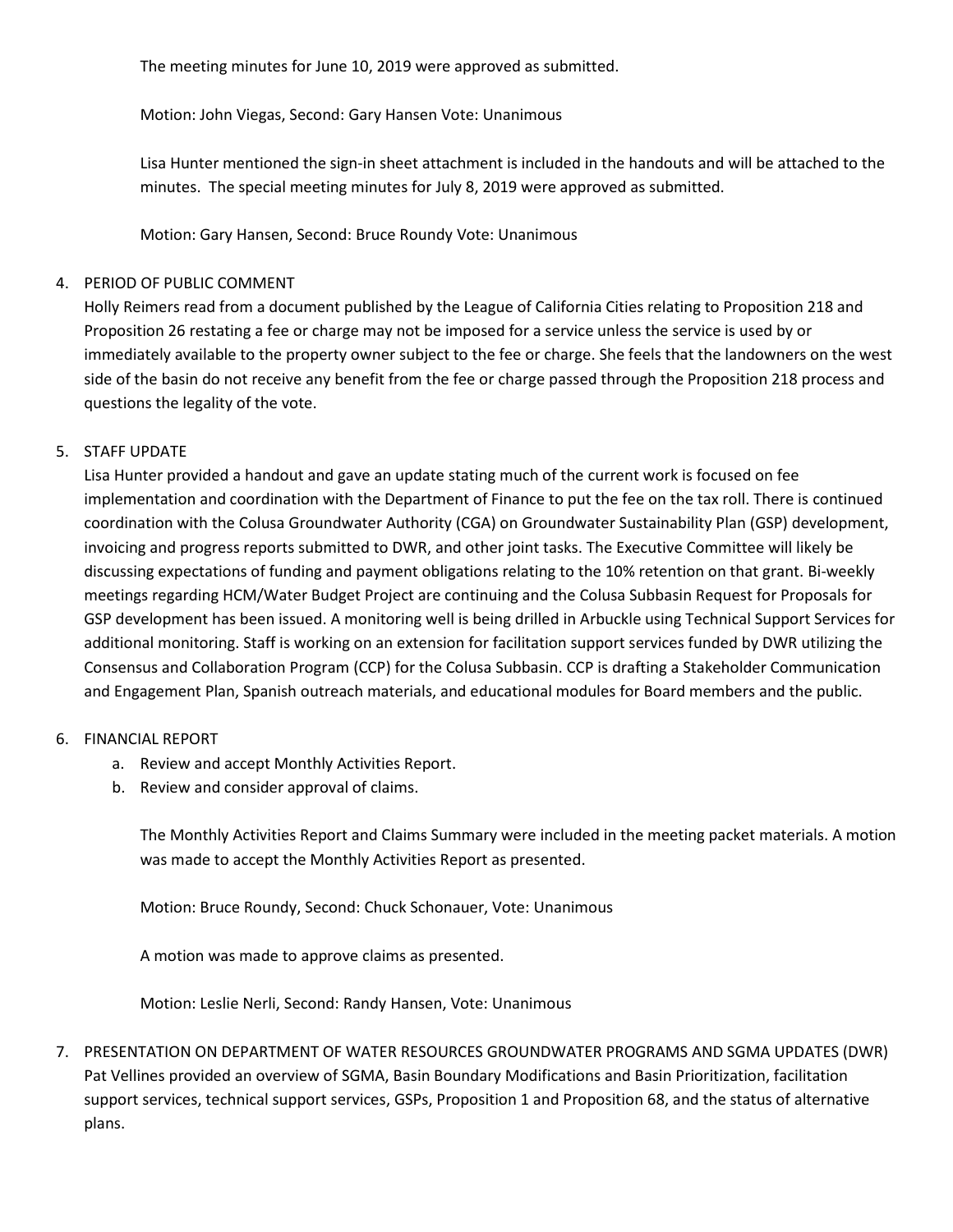The next Basin Boundary Modification period is not anticipated to occur earlier than 2022 and a Basin Reprioritization would follow. The current Basin Prioritization process is expected to be finalized by summer 2019. The Basin Boundary Modifications are expected to be incorporated into the Bulletin 118 update which defines basins/subbasins.

Technical Support Services currently include downhole video, water quality sampling, groundwater level measurement training, data loggers, and other technical support. Facilitation Support services are also available. The Colusa Subbasin is currently utilizing these programs.

Ms. Vellines reviewed upcoming grant opportunities including Proposition 1 Integrated Regional Water Management Implementation grants and Proposition 68 GSP funding grants. There was some discussion on Basin Boundary Modifications, management areas, and fee structures.

#### 8. LONG-TERM FUNDING

- a. Update on Long-Term Funding activities and provide direction as needed.
- b. Adopt Resolution 2019-02 Requesting the County Collect Property-Related Fees on the County Tax Roll and Indemnification of the Collecting Agency.
- c. Authorize Program Manager to complete or direct the completion of all tasks necessary for the completion of the submittal packet to the Glenn County Department of Finance.

There was a motion to adopt Resolution 2019-02 Requesting the County Collect Property-Related Fees on the County Tax Roll and Indemnification of the Collecting Agency.

Motion: Gary Hansen, Second: Bruce Roundy, Vote: Unanimous

AYES: John Viegas, Bruce Roundy, Gary Hansen, John Amaro, Chuck Schonauer, Randy Hansen, and Leslie Nerli NOES: None ABSTAIN: None ABSENT: Gary Enos

Lisa Hunter provided an updated certification form from the Glenn County Department of Finance. There was a motion to authorize Program Manager to complete or direct the completion of all tasks necessary for the completion of the submittal packet to the Glenn County Department of Finance.

Motion: John Viegas, Second: Leslie Nerli, Vote: Unanimous

#### 9. CONSIDER FORMATION OF A WESTSIDE AD HOC COMMITTEE

There was discussion on the composition of this proposed committee. Valerie Kincaid was asked to describe who is allowed to be on the committee. She explained it does not have to be a GGA Board member; it can be technical advisors, staff, consultants, west side landowners, or others as the Board deems appropriate. There cannot be a quorum of the Board and staff should be involved. Ms. Hunter suggested sending letters out to range landowners notifying them of the formation of the Westside Ad Hoc Committee, and it was also suggested to work with staff from the Rangeland Association.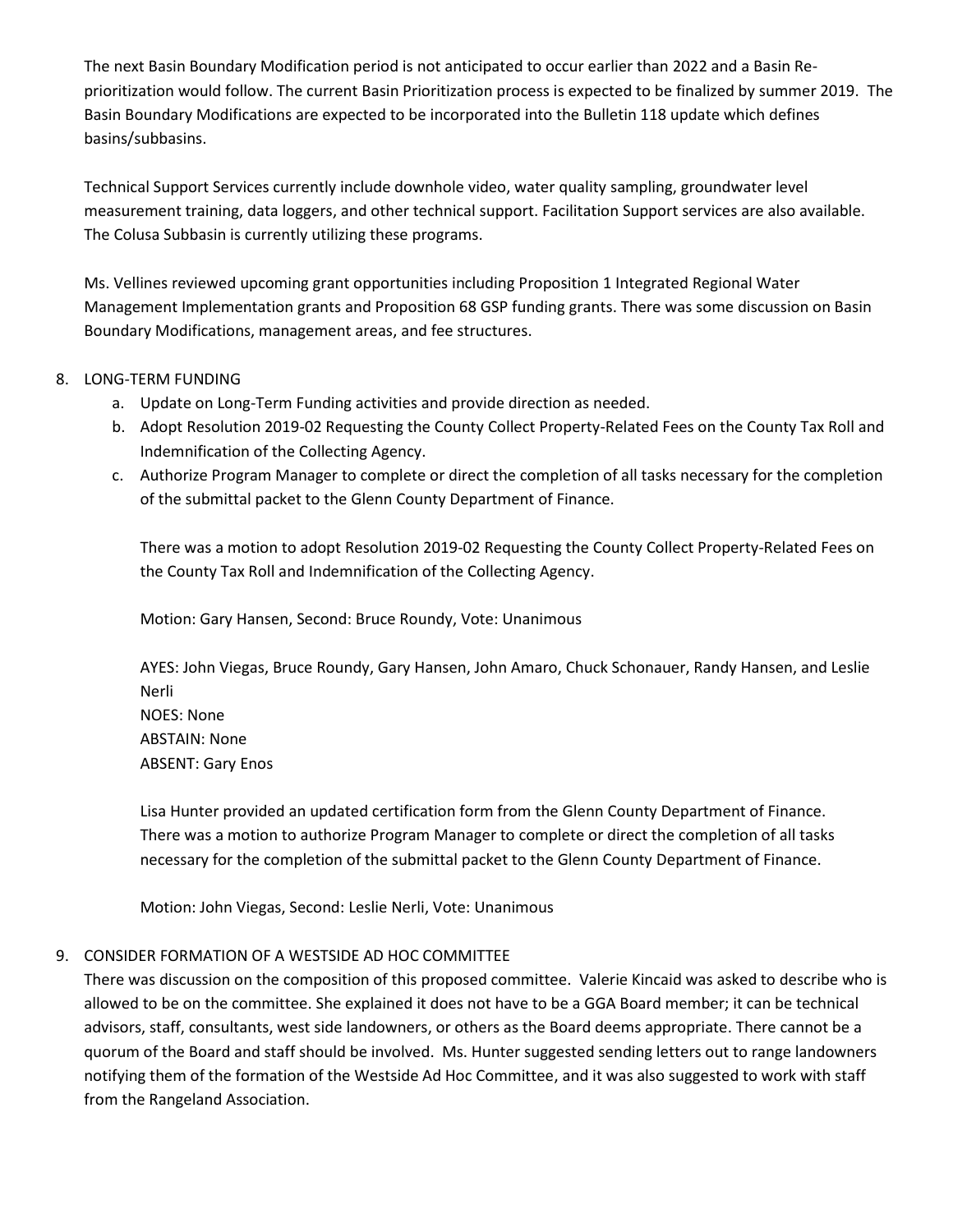The following ad hoc committee composition was suggested:

- 3 Board members (John Viegas, Randy Hansen, Chuck Schonauer)
- Staff (Lisa Hunter)
- DWR Technical Advisor (Pending)
- 3 Rangeland representatives (Del Reimers, Gwynn Turnbull Weaver, one To Be Determined)

It was clarified the Rangeland representatives would recruit for the third member to represent the rangeland areas. It was further clarified the ad hoc meetings are open to the public, but are not Brown Act compliant meeting since it is an ad hoc committee.

There was a motion to form a Westside Ad Hoc Committee as outlined above.

Motion: John Viegas, Second: Gary Hansen, Vote: Unanimous

#### 10. 2018/2019 ANNUAL AUDIT

A motion was made to approve the Executive Committee's recommendation to approve the CliftonLarsonAllen LLP Engagement Letter upon approval from Counsel.

Motion: Randy Hansen, Second: Bruce Roundy, Vote: Unanimous

#### 11. RECEIVE UPDATE ON GLENN GROUND WATER DISTRICT

Mark Lohse stated the GGA should be receiving a letter relatively soon confirming conditions of membership and a check for the funding obligation.

#### 12. COMMITTEE UPDATES

- a. Executive Committee
	- i. CGA/GGA Joint Executive Committee

The GGA Executive Committee met June 26, 2019 which focused on the long-term funding process and planning for the July 8, 2019 Public Hearing and the audit services engagement letter.

The CGA/GGA Joint Executive Committee has not met and has nothing to report.

# b. Funding Ad Hoc Committee

The Funding Ad Hoc Committee has not met and has nothing to report.

#### c. Stakeholder Engagement Committee

The Stakeholder Engagement Committee has not met, but is expected to have a meeting soon to review the Facilitation Support Services work plan and the Stakeholder Communication and Engagement Plan.

d. Technical Advisory Committee

The Technical Advisory Committee met jointly with the Colusa Groundwater Authority TAC on June 21, 2019 to review the draft Request for Proposals and discuss the Colusa Subbasin western boundary.

13. MEMBER REPORTS AND COMMENTS None